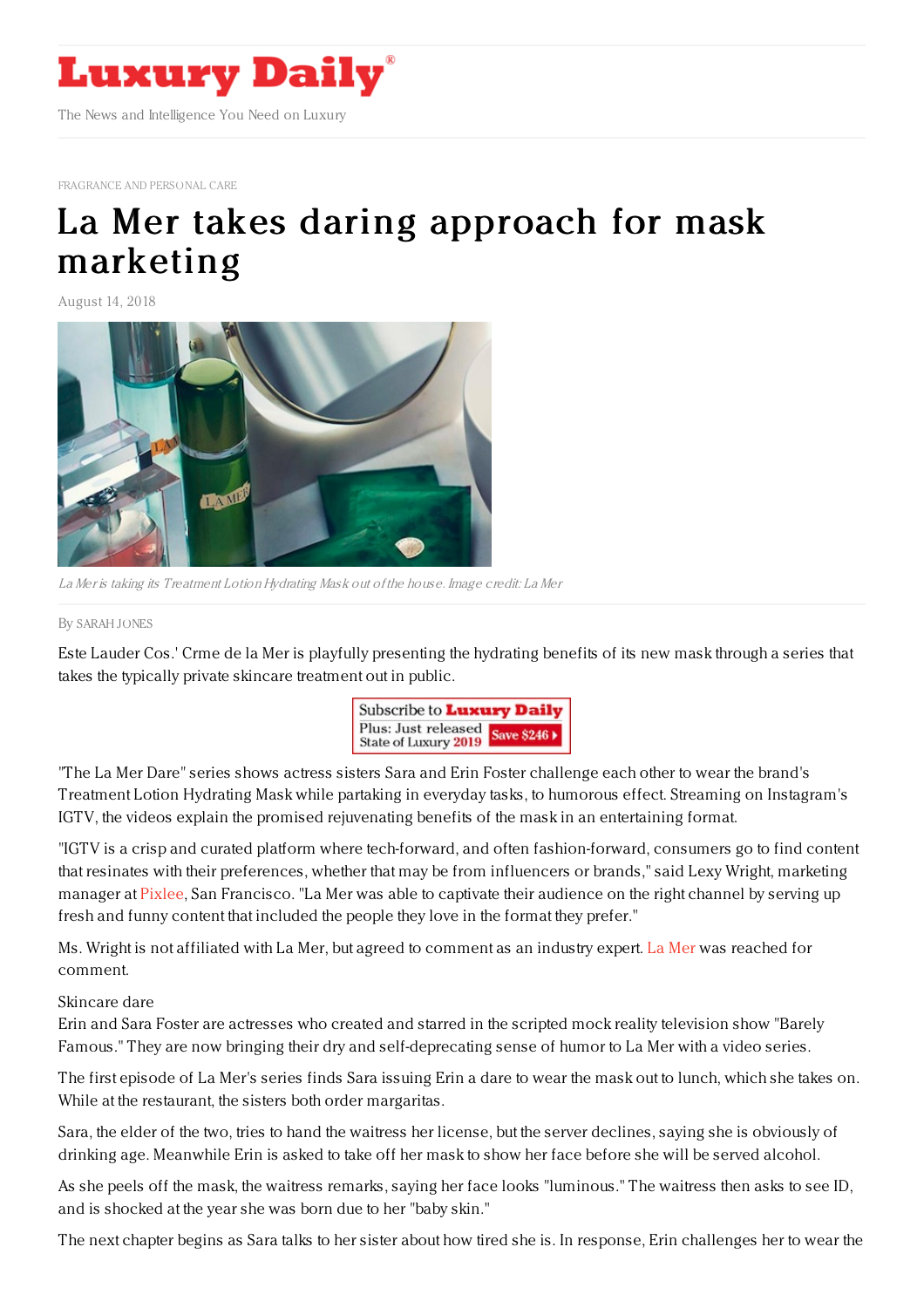La Mer mask to the gym, since it stays on during activity.

Both sisters head to the gym to train. Sara breezes through reps with her mask, while her sister appears to be tiring from their workout.

At the end of the training session, Sara removes the mask, talking about how energized she feels.

## The La Mer Dare Part 2

La Mer's final episode opens in a kitchen as Sara talks about how the other moms at her school are obsessed with her. Taking her down a peg, Erin then challenges her to wear the mask while dropping her daughter off at school.

While in the car, Sara's daughter tells her she looks like a monster. When they are pulled over by the school, two of the other moms come up to talk to Sara.

Showing her trendsetting power, when Sara returns that afternoon to pick her daughter up, the two moms are both wearing masks.

La Mer's sheet mask contains an ounce of The Treatment Lotion in each application. The mask is designed to give the wearer plumper, glowing skin in five minutes.